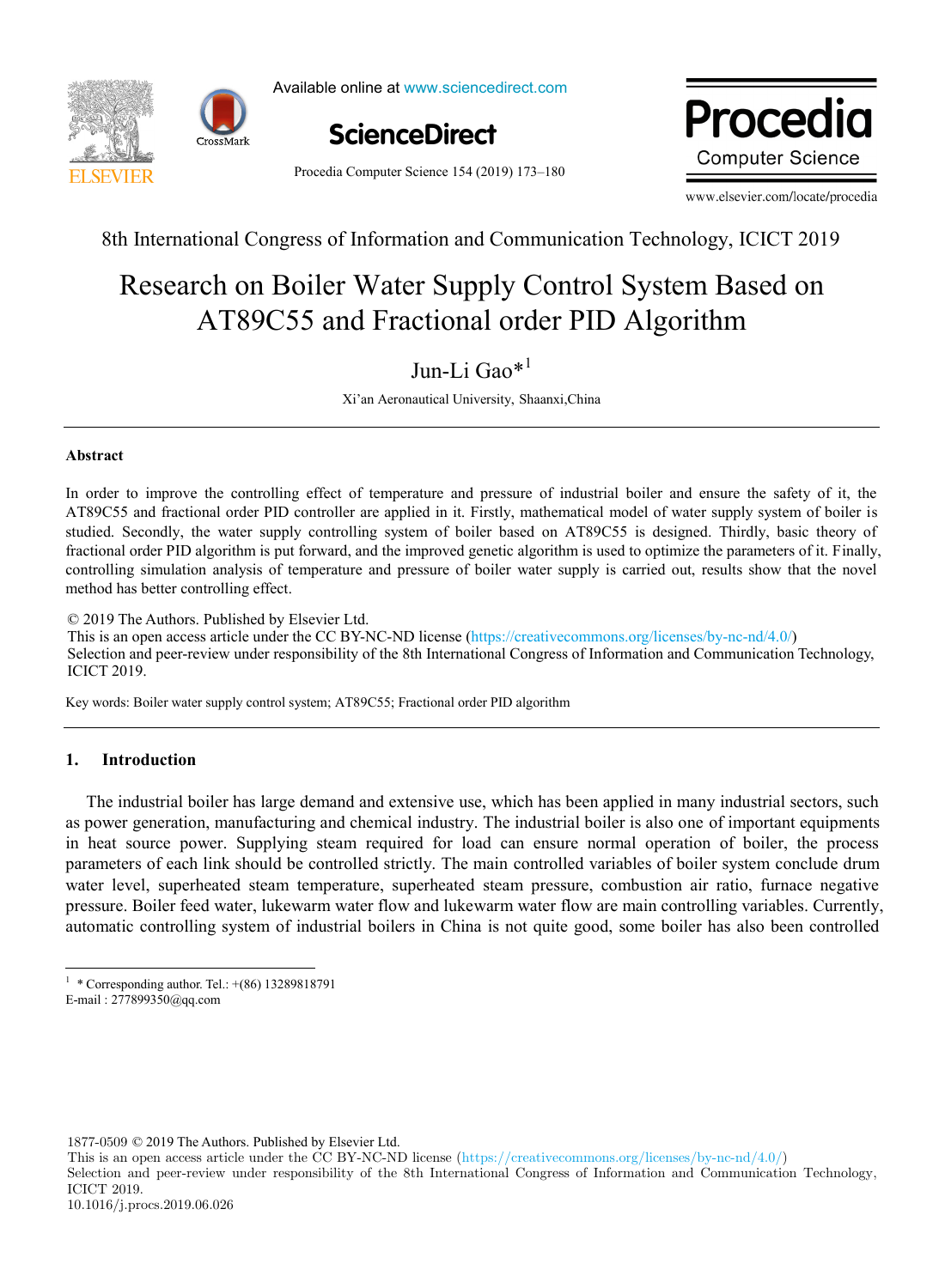based on experience of boiler worker, and the combustion condition has not been controlled automatically. The working quality of boiler can not be ensured, and boiler accident may happen. Therefore it is necessary to apply an advanced technology to control the water supply system of boiler. The AT89C55 is used to control water supply of boiler, and fractional order PID algorithm is applied to control water supply of boiler, then the better of water supply of boiler can be obtained [1].

## **2. Mathematical Model of Water Supply System of Boiler**

The water supply boiler is defined by  $\hat{P}$ , which has n thermal loads  $\hat{Q}_i$ ,  $i=1,2,\dots,n$ , The outlet temperature of boiler is defined by  $T_0$ , the outlet pressure of boiler is defined by  $P_0$ . The inlet pressure of  $\hat{Q}_i$  is defined by  $P_i$ ,  $i = 1, 2, \dots, n$ . The flow of  $\hat{Q}_i$  is defined by  $\overline{V}_i$ ,  $i = 1, 2, \dots, n$ . Every section flow in main pipe is defined by  $V_i$ ,  $i = 1,2,\dots,n$ . The following equations can be satisfied [2]:  $V_i - V_{i+1} = \overline{V}_i$ ,  $i = 1, 2, \dots, n-1$  (1)  $V_n = \overline{V_n}$  (2)

The flow resistance in every section is defined by  $f_i$ , and inlet pressure of each branch is calculated by  $P_i = P_{i-1} - f_i$ ,  $i = 1,2,\dots,n$  (3)

The temperature in general pipeline is defined by  $T(x, t)$ , which satisfied the following expression:

$$
c\frac{\partial T}{\partial t} + cV(x)\frac{\partial T}{\partial t} = \beta_0(T_e - T)
$$
\n(4)

$$
T(0,t) = T_0(t)
$$
\n(5)  
\n
$$
T(x,0) = T_e(x)
$$
\n(6)

where 
$$
c
$$
 denotes the heat capacity of fluid,  $T_e$  denotes the environmental temperature,  $\beta_0$  denotes the heat

$$
V(x) = \begin{cases} u_1, x \in (0, x_1) \\ u_2, x \in (x_1, x_2) \\ \dots \\ u_n, x \in (x_{n-1}, L) \end{cases}
$$
 (7)

exchange coefficient between fluid in general pipeline and environmental temperature.

The space where the branch is located is  $\mathcal{Y}$  axis, and the length of every branch is defined by  $L_j$ , temperature distribution of each branch is defined by  $T_j(y,t)$ , and the load temperature is defined by  $T_{L_j}(y,t)$ , and the following expressions can be obtained [3]:

$$
c_{L} \frac{\partial T_{Lj}}{\partial t} = \alpha_{j} (T_{j} - T_{Lj}) + \beta_{j} (T_{e} - T_{Lj})
$$
\n(8)

$$
T_j(0,t) = T(x_j,t) \tag{9}
$$

$$
T_j(y,0) = T_e(y) \tag{10}
$$

$$
T_{Lj}(y,0) = T_e(y) \tag{11}
$$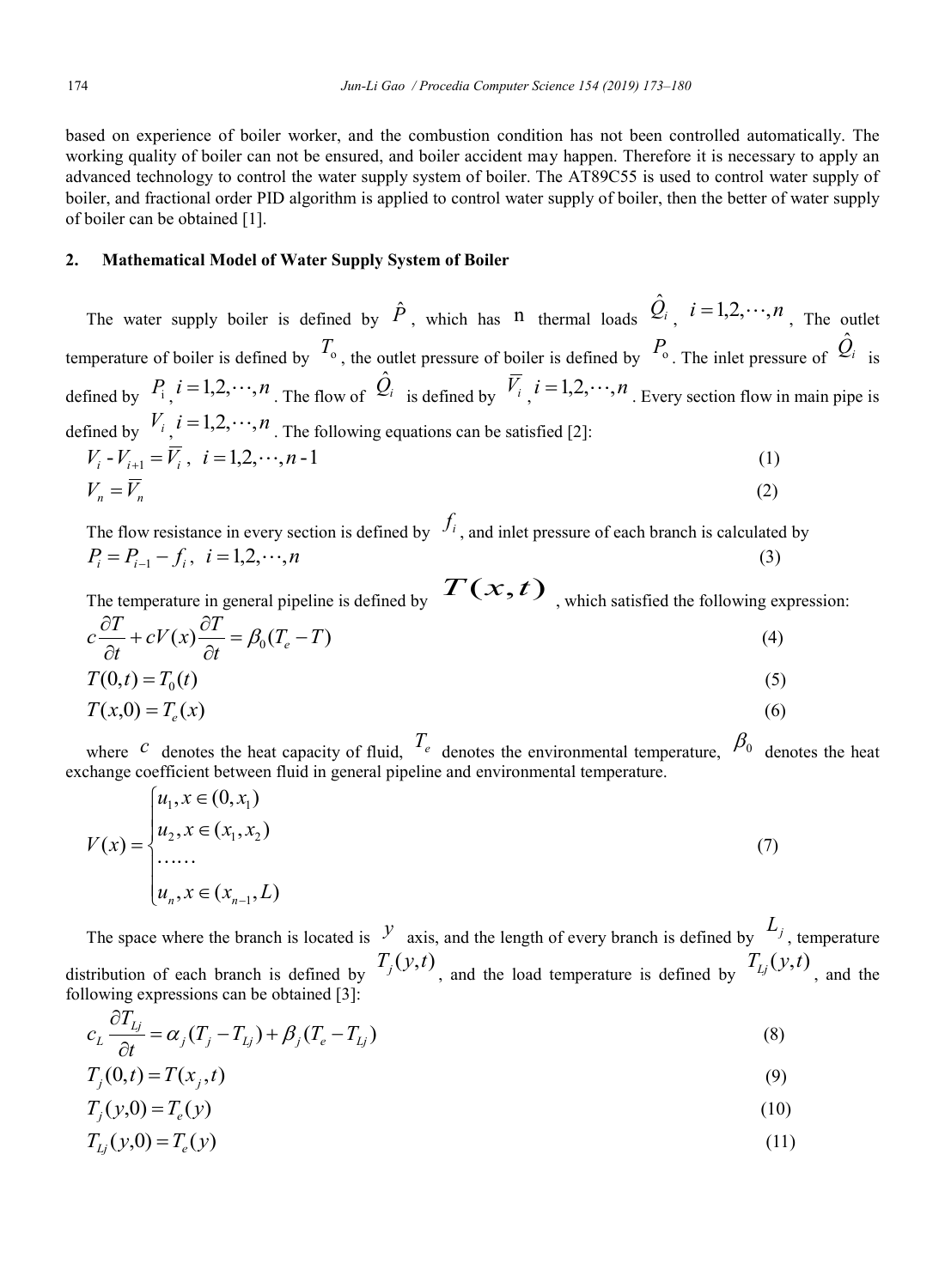where  $j = 1, 2, \dots, n$ ,  $y \in (0, L_j)$ ,  $c_j$  denotes the heat capacity of load object,  $\alpha_j$  denotes the heat exchange coefficient between  $T_j$  and  $T_{Lj}$ ,  $\beta_j$  denotes the heat exchange coefficient between  $T_{Lj}$  and  $T_e$ .

### **3. Water Supply Controlling System of Boiler Based on AT89C55**

The water supply system of boiler is used to connect the input and output, and provide the input and output interfaces. The system can accept the signals from key, package water level sensor, feed water flow sensor, steam flow sensor, and feed water pressure sensor. The opening degree of solenoid valve is driven after the signals are processed. The water supply flow and drum water level can be controlled. The system can also display working parameters and give an alarm. The water supply controlling system of boiler is shown in figure 1.



Figure 1 Diagram of water supply system of boiler

The water supply controlling system of boiler uses AT89C55 as core to monitor and control the working procession of boiler. The AT89C55 is developed by ATMEL company, which has storage with 20k bit and RAM with 256 Bit. In addition, AT89C55 extend the programmer storage 24C256 to store the data and programmer. 8155 is used to extend I/O interface. It also has the functions of keyboard entry, LCD display and input and out of analog quantity. The controlling system based on AT89C55 is shown in figure 2.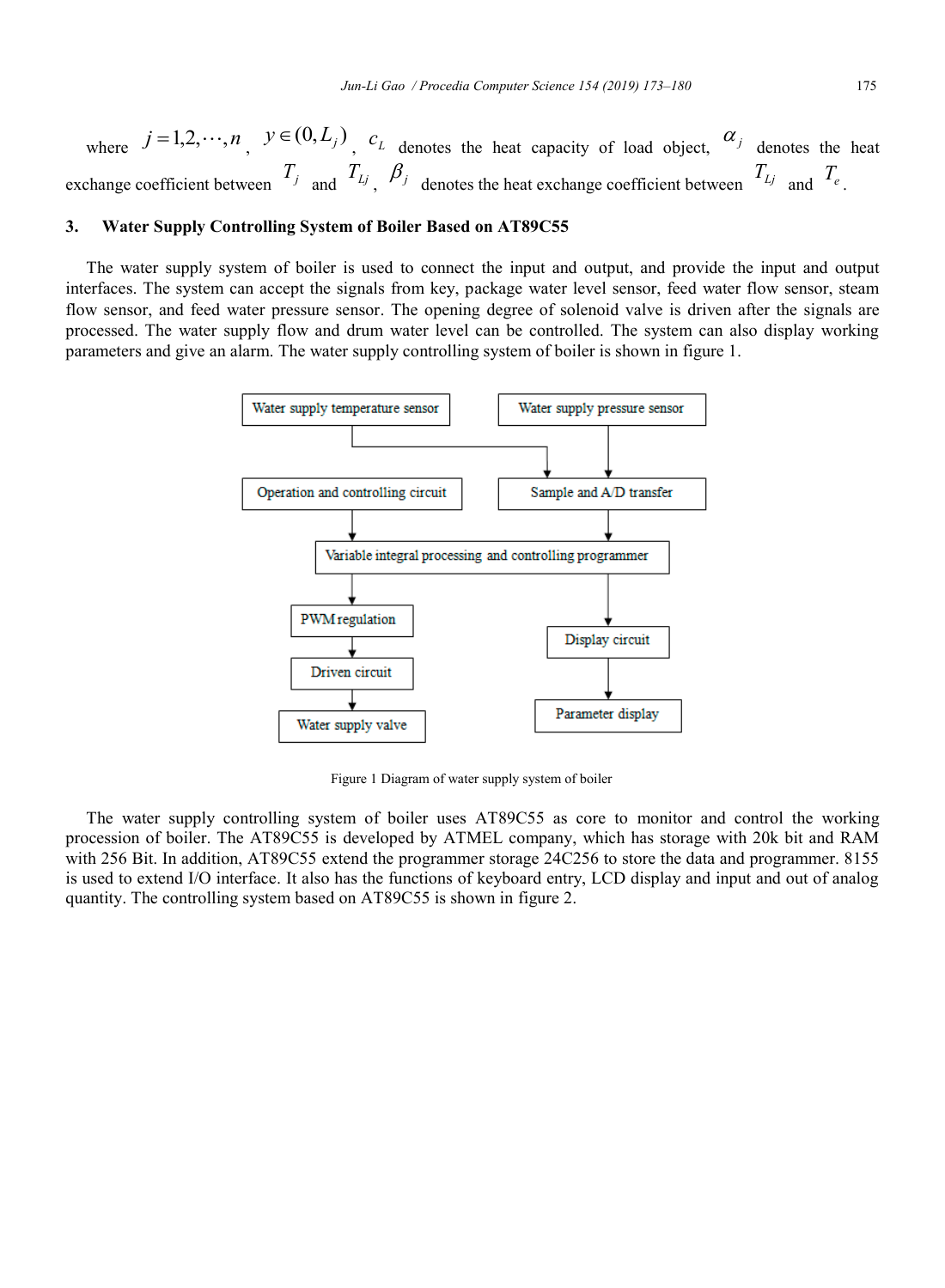

Figure 2 Diagram of water supply controlling system of boiler based on AT89C55

he controlling system design the 1285LCD liquid crystal display, which can online display the temperature and pressure of supply water of boiler, LED can display the monitoring data, the buzzer can give an alarm. The driven circuit is a integrated circuit that amplify the PWM signal, and the input and output of chip are PWM pulse.

## **4. 3Basic Theory of Fractional order PID Algorithm**

The fractional order PID controller should optimize the parameters  $K_P$ ,  $K_I$ ,  $K_D$ ,  $\lambda$  and  $\mu$ . The five parameters mutually restraint, and the optimal combination of parameters can be obtained through searching optimal solution. And then the controlling effect of fractional order PID controller can be improved.

Theory diagram of fractional order controlling algorithm is shown in figure 3.



Figure 3 Diagram of fractional order controlling system

Transfer function of fractional order PID controller is listed as follows:

$$
G_c(s) = \frac{U(s)}{E(s)} = K_p + K_1 s^{-\lambda} + K_D s^{\mu}
$$
\n(12)

Transfer function of fractional order closed loop control system is expressed as follows [4]: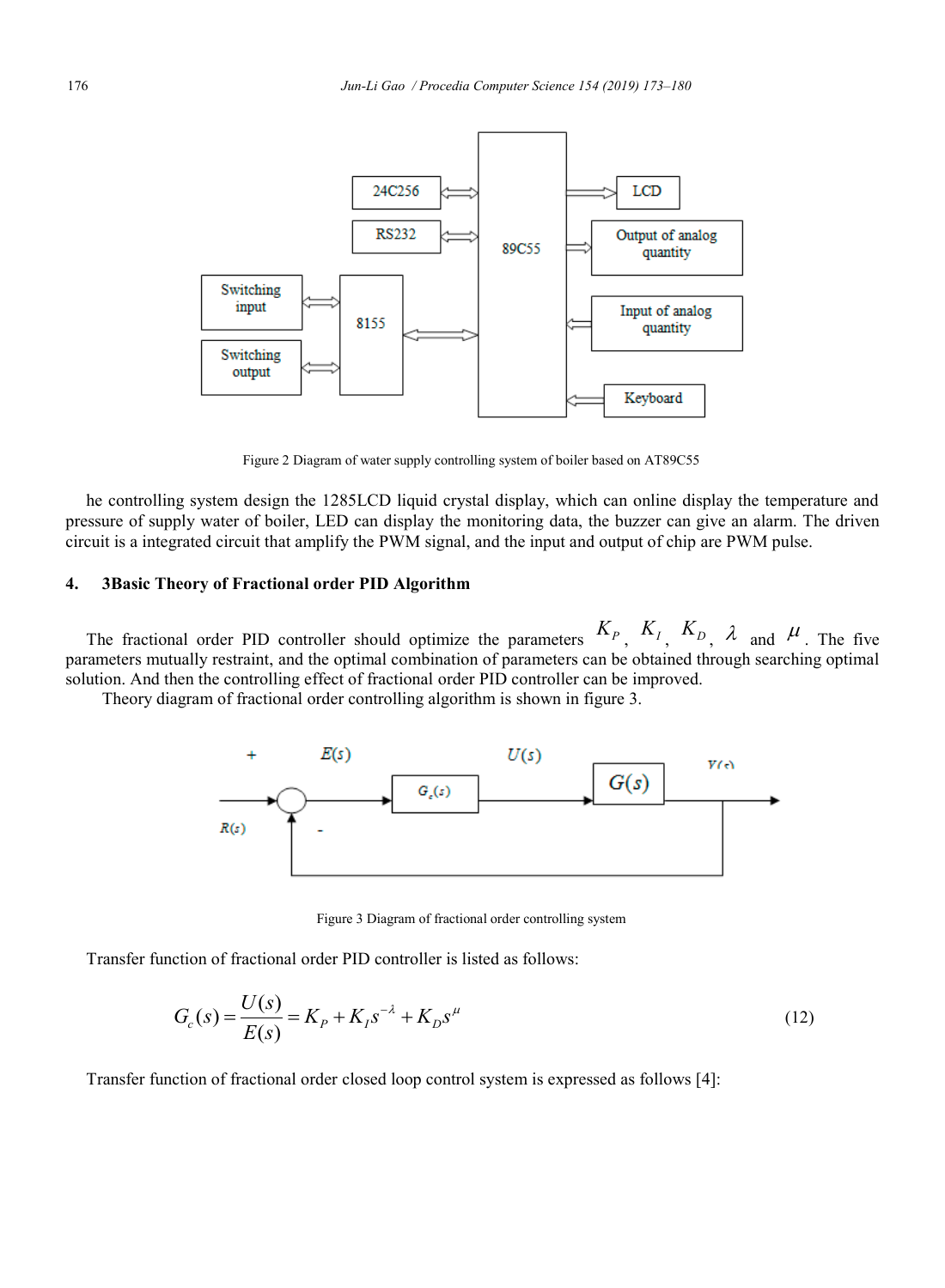$$
G_s(s) = \frac{Y(s)}{R(s)} = \frac{G(s)G_c(s)}{1 + G(s)G_c(s)} = \frac{\sum_{j=0}^{m} \beta_j s^j (K_p + K_j s^{-\lambda} + K_p s^{\mu})}{\sum_{j=0}^{n} \alpha_j s^j + \sum_{j=0}^{m} \beta_j s^j (K_p + K_j s^{-\lambda} + K_p s^{\mu})}
$$
(13)

The characteristic equation is expressed by

$$
\sum_{j=0}^{n} \alpha_j s^j + \sum_{j=0}^{m} \beta_j s^j (K_p + K_j s^{-\lambda} + K_p s^{\mu}) = 0
$$
\n(14)

In order to effectively optimize the five parameters of fractional order PID controller, an effective intelligent should be chosen. Genetic algorithm is put forward based on duplication, crossing and variation in genetic process. The random population is used as start point to carry out selection, interaction and variation procession, and then the population with higher adaptability can be generated. And then continuous optimization in searching space can be achieved. In order to improve optimal precision of parameters, the chaos theory is introduced into the genetic algorithm, and the improved genetic algorithm is constructed. The improved genetic algorithm uses chaos series as the original population, and the searching speed of optimal solution is enhanced. One hand, the population diversity can be ensured, on the other hand, the global solution can be obtained. The improved genetic algorithm is applied in  $\alpha$  optimization of fractional order PID controller parameters, and the optimal parameters  $\mathbf{X}_{P}$ ,  $\mathbf{X}_{I}$ ,  $\mathbf{X}_{D}$ ,  $\lambda$  and  $\alpha$  $\mu$  can be obtained. The basic framework of fractional order PID controller based on improved genetic algorithm is shown in figure 4.



Figure 4 Principle diagram of fractional order PID controller based on improved genetic algorithm

The algorithm procedure of improved genetic algorithm is listed as follows:

Step 1: The size of population is defined by  $N$ , the maximum iteration times of improved genetic algorithm is defined by  $I_{\text{max}}$ , and the chaos optimal controlling paramters are defined by  $\chi$  and  $\psi$  respectively. Step 2: let evolution generations  $I=0$ , chaos initial population is defined by  $H_g$ , and the chaos optimal

model is expressed by [5]

$$
\phi_{i,j} = \lambda \phi_{i,j}^0 (1 - \phi_{i,j}^0)
$$
\n(15)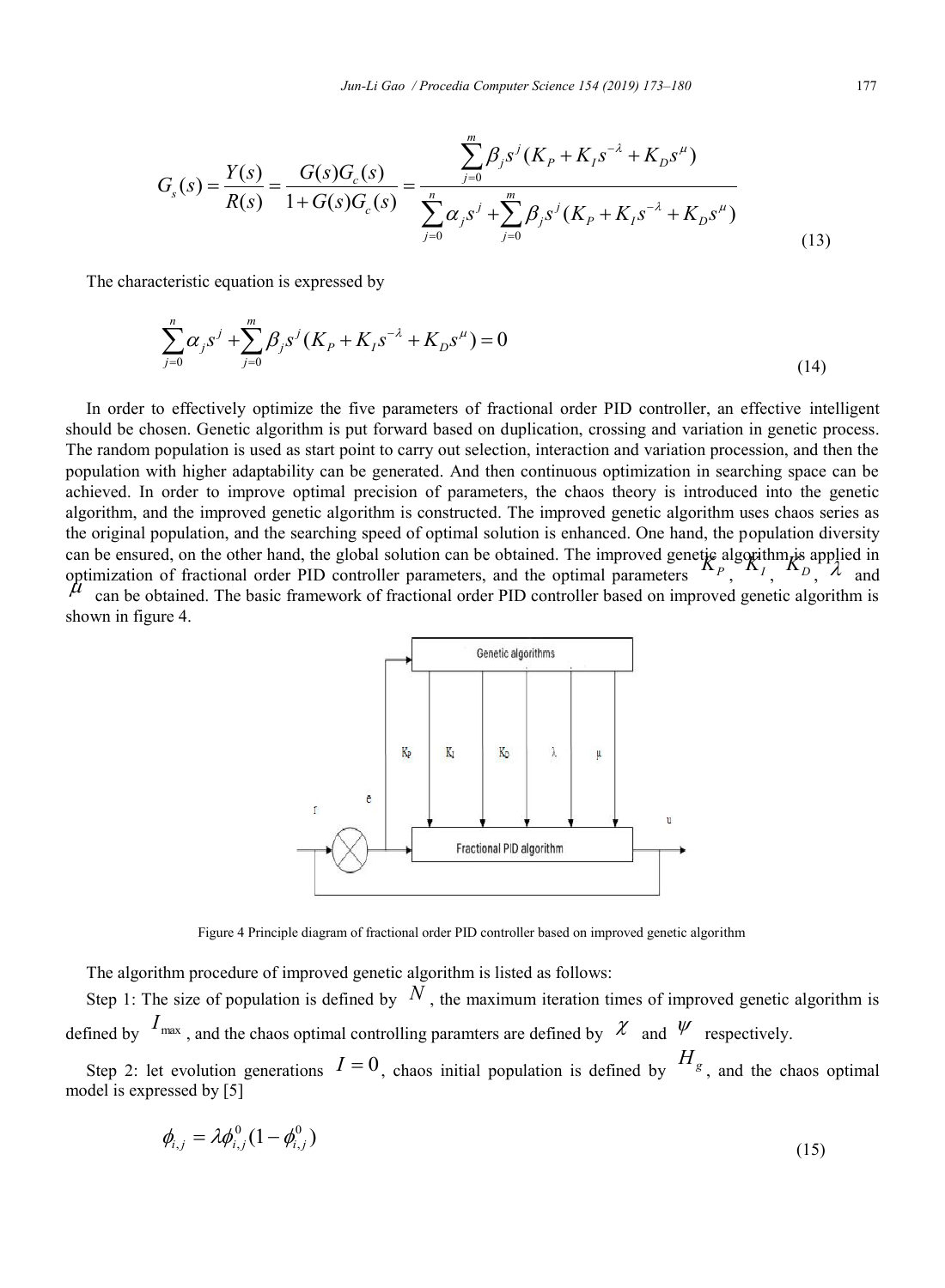Where,  $\phi_{i,j}$  denotes the chaos vector,  $\phi_{i,j}^0$  denotes the initial value,  $i = 1, 2, \dots N-1$ ,  $j = 1, 2, \dots, m$ , *m* denotes the dimensions of decision vector. The chaos variables are mapped into the decision vectors, and the range of it is defined by  $(x_{j\text{min}}, x_{j\text{max}})$ , which satisfies the following expression:

$$
x_{i,j} = x_{j\min} + (x_{j\max} - x_{j\min})\phi_{i,j}
$$
\n(16)

Step 3: The non dominated sorting is carried out for population  $H_g$ , and the non dominated level is the fitness degree corresponding to the different solutions. And then the next generation population  $S_g$  with same size is generated through selection, crossover and mutation operations.

Step 4: The intersection of upper and next generation populations are selected, that is  $C_g = H_g \cup S_g$ . The non dominated sorting is used to generate the front surface of  $C_g$ , which is defined by  $U = (U_1, U_2, \cdots)$ .

Step 5: The crowding distance of non dominated front surface is calculated, and the intersection of them is taken,  $H_{g+1} = H_{g+1} \cup U_i$ ,  $i = i + 1$ . The end condition of iteration computation is set as  $|H_{i+1}| + |U_i| \leq N$ . The sorting is carried out according to crowding distance of  $U_i$ , and the top  $(N - |H_{g+1}|)$  solutions are selected.

Step 6: Confirm whether the optimal population is obtained. When individual number of population with non inferiority level of 1 is equal to size of population, the chaos refine method is used to find out top 10% of next generation population, and the searching space is defined by  $(x_{jmin}, x_{jmax})$ , and the relationship is expressed by [6]

$$
\begin{cases}\n x'_{j\min} = x^*_{i,j} - \kappa (x_{j\max} - x_{j\min}) \\
x'_{j\max} = x^*_{i,j} + \kappa (x_{j\max} - x_{j\min})\n\end{cases}
$$
\n(17)

where  $\kappa$  is the searching optimization factor,  $\kappa$  is equal to 0.35 in this research.

If 
$$
x'_{j\min} < x_{j\min}
$$
, and then  $x'_{j\min} = x_{j\min}$ ; If  $x'_{j\max} > x_{j\max}$ , and then  $x'_{j\max} = x_{j\max}$ .

The chaos variable  $x_{i,j}$  can be obtained after mapping. And then the linear computation is carried out for chaos variables  $x_{i,j}$  and  $x_{i,j}$  [7]: '

$$
x_{i,j}^{''} = (1 - \gamma)x_{i,j}^{'} + \gamma x_{i,j}
$$
\n(18)

where,  $\ell$  denotes the regulation coefficient.

The Step 3- Step 5 are executed circularly. When the end condition is satisfied, return to Step 7. Step 7: The optimal solution collection is output, and the calculation is over.

### **5. Controlling Simulation Analysis of Water Supply System of Boiler**

In order to verify the effectiveness of ATC89C55 and fractional order PID controlling algorithm, controlling simulation analysis of water supply system of boiler is carried out based on traditional PID algorithm and fractional order PID algorithm respectively, and the parameters of improved genetic algorithm are set as follows: size of population is 1500, the maximum iteration times is 160,  $\chi = 1.5$ ,  $\psi = 1.2$ ,  $\gamma = 0.4$ .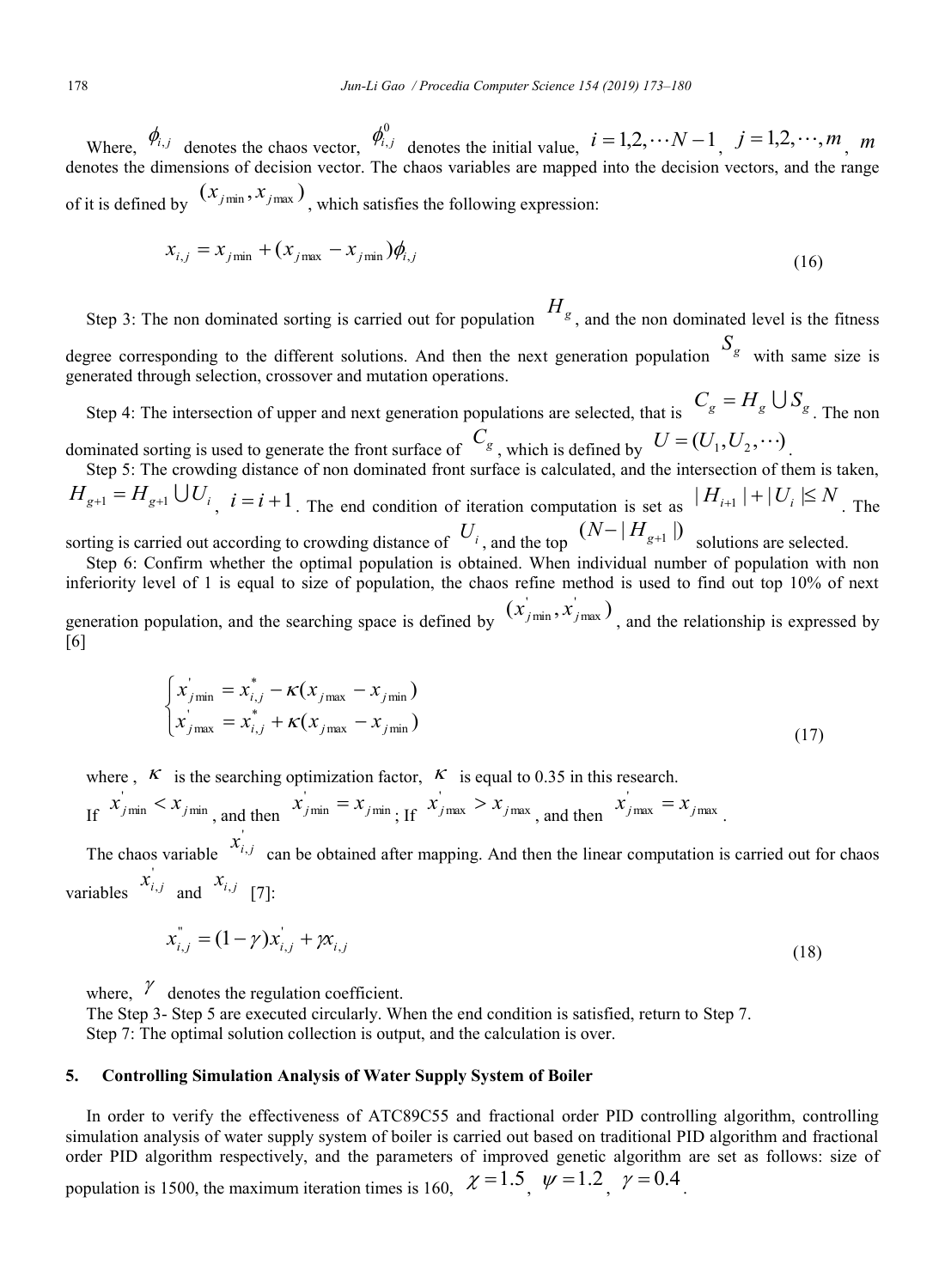The temperature and pressure of boiler are required to be 480K and 1.2MPa respectively, and the controlling simulation curves are shown in figures 5 and 6 respectively.



Figure 5 Controlling simulation curve of temperature of boiler



Figure 6 Controlling simulation curve of pressure of boiler

As seen from figures 5 and 6, the fractional order PID controller has quicker response speed and less overshoot than traditional PID controller. Therefore the controlling effect of temperature and pressure of boiler has been improved obviously, and then the working reliability of boiler can be ensured.

#### **6. Conclusions**

The AT89C55 is applied in controlling the industrial boiler, and the water supply temperature and pressure can be ensured to be stable. The AT89CC55 can run stably. Controlling simulation analysis is carried out, and results shown that the fractional order PID controlling algorithm can obtain better controlling effect than traditional PID controller. The water supply system of boiler based on AT89C55 and fractional order PID controller has lower cost, stronger anti-interference ability, and better controlling performance. Therefore the new system can be applied in controlling water supply system of boiler in further.

#### **7. References**

- [1] Zhen Jin, Jiabin Chen, Yongzhi Sheng, Xiangdong Liu, Neural network based adaptive fuzzy PID-type sliding mode attitude control for a reentry vehicle, International Journal of Control, Automation and Systems, 2017, Vol.15, No.1, pp.404–415.
- [2] S. V. Batyashov Email author, E. I. Gromakov, A. V. Liepinsh. Bumpless switch from manual to automatic control in the automatic control system of steam boiler's feed water drum, Automation and Remote Control, 2016, Vol.77, No.6, pp.1077–1083.